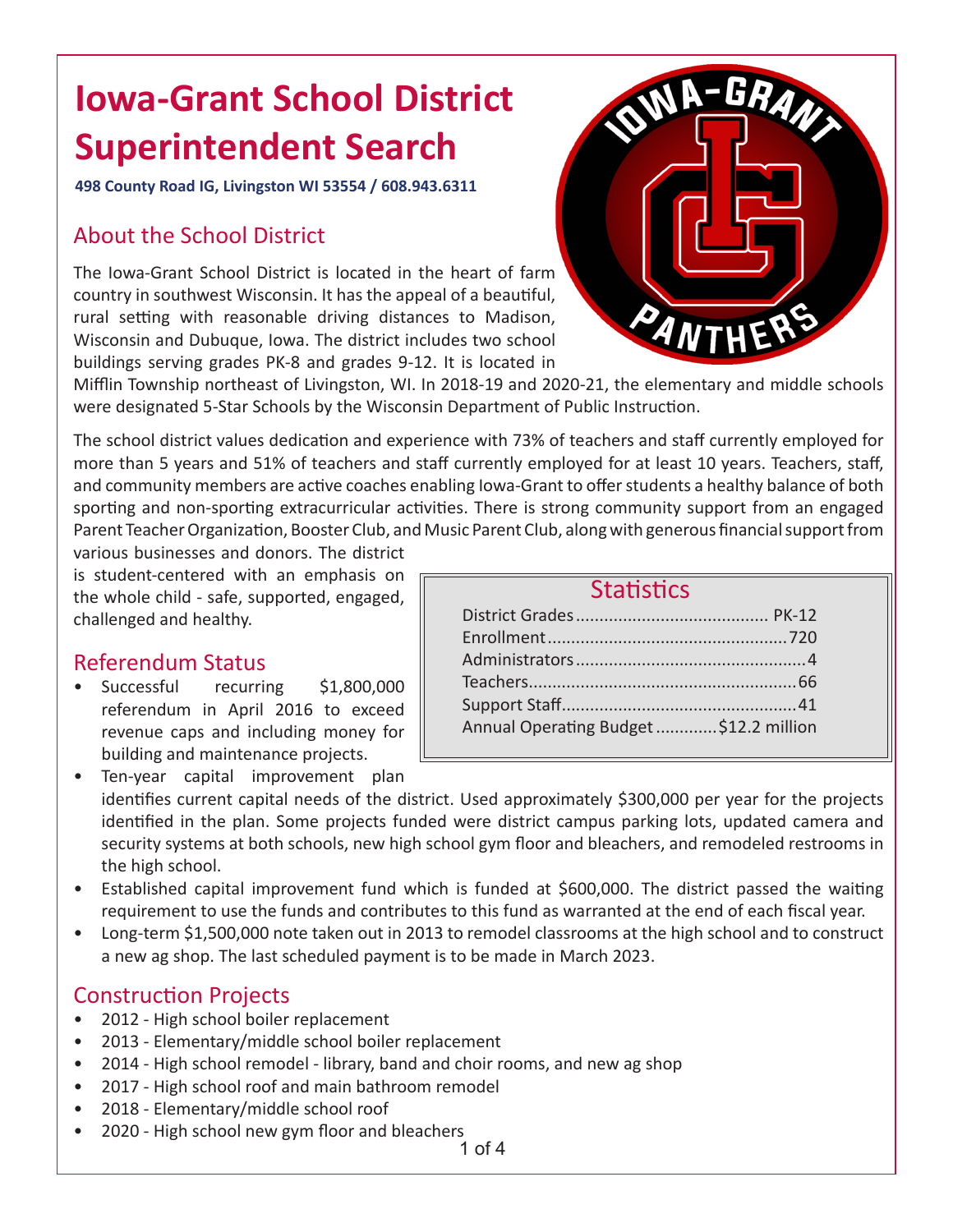### **About the Community**

Iowa-Grant School District was formed in 1959, consolidating the towns of Cobb, Linden, Livingston, Montfort, and Rewey, along with the surrounding townships. The population of each of these villages ranges from 210 to 750. The total population of the district is estimated to be 3,400 people. The area was originally settled by German and Norwegian farmers on the highlands and by Welsh and Cornish miners in the hilly areas where the mineral deposits were located. The present day population continues to reflect the ethnic origins of the original settlers. Geographically the district contains slightly less than 200 square miles consisting primarily of agricultural lands and undeveloped woodlands.



Each of the five villages served by the district has annual

celebrations and provides recreational parks for its children. Blackhawk Lake is is located just outside of the Village of Cobb, and Governor Dodge State Park is about 25 minutes away from our schools. Each provides great recreation opportunities for our families.

The Iowa-Grant School District serves as the social and entertainment hub for the community. High school athletic and music events draw near capacity crowds. The community is also involved in the schools through a variety of venues including the Iowa-Grant Elementary/Middle School Parent Club, the Iowa-Grant Booster Club, and the Iowa-Grant Music Parents' Club. Parents and other community members serve or have served in a variety of capacities over the years.

### **Related Websites/Links**

- [Iowa-Grant YouTube](https://www.youtube.com/channel/UCrvX5RMUxFn97az2FTel48A)
- [Iowa-Grant School District Facebook](https://www.facebook.com/IowaGrantPanthers/)
- [Iowa-Grant School District Instagram](https://www.instagram.com/iowagrantsd/)
- [Wisconsin Department of Instruction Report Cards](https://apps2.dpi.wi.gov/reportcards/home)
- [U.S. News & World Report](https://www.usnews.com/education/k12/wisconsin/districts/iowa-grant-school-district-103163)
- [Village of Monfort](https://www.iowacounty.org/municipality/VillageofMontfort)
- [Village of Cobb](https://villageofcobb.com/)
- [Village of Rewey](https://www.iowacounty.org/municipality/VillageofRewey)
- [Village of Livingston](https://villageoflivingston.com/)

#### **District Mission**

It is the mission of the Iowa-Grant School District to work in partnership with the community to empower all students to reach their full potential as responsible individuals who strive for life-long learning to successfully compete in an ever-changing global society.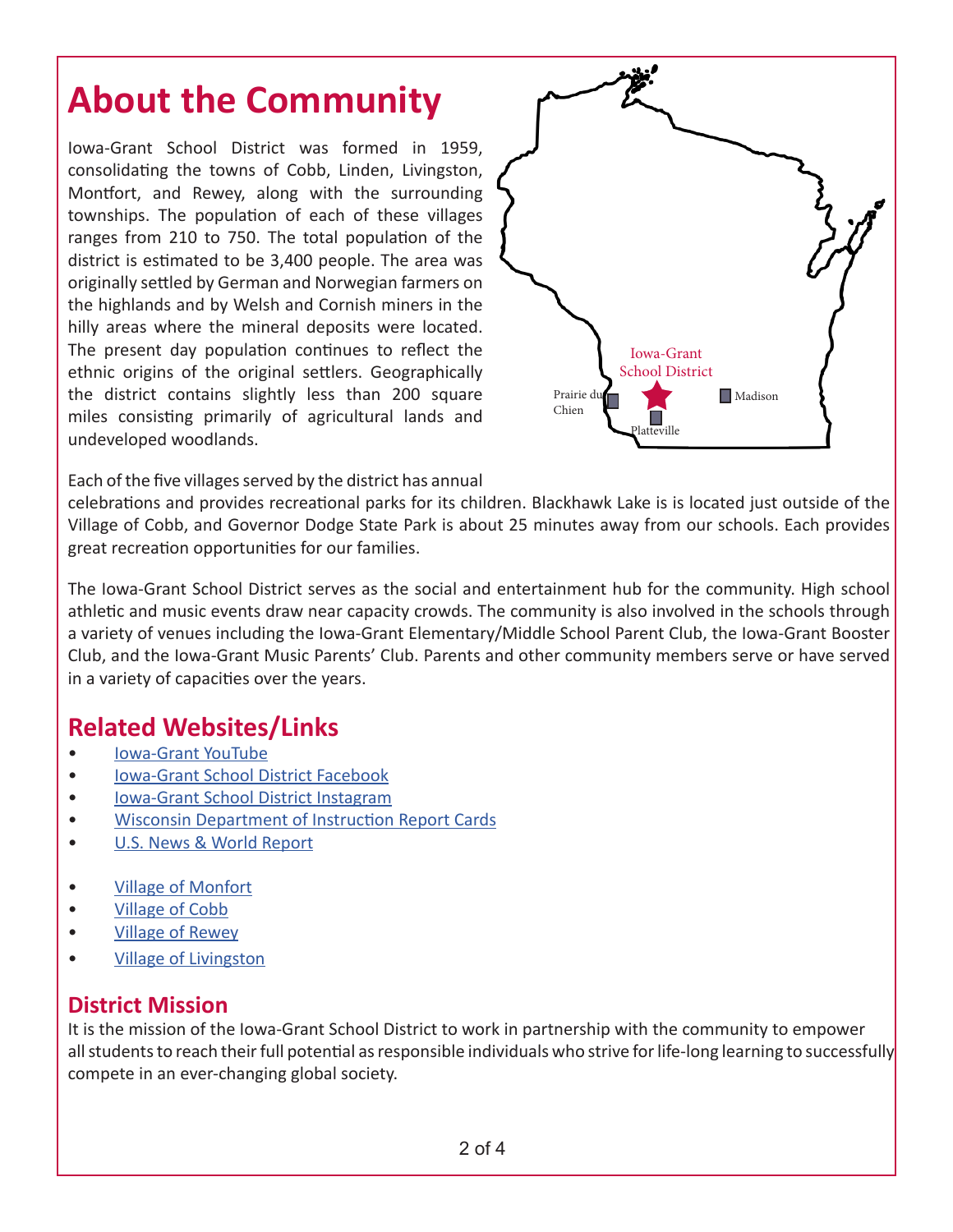

# **Iowa-Grant School District Superintendent Candidate Profile**

The successful candidate will possess and exhibit skills and experiences in the following areas:

The Iowa-Grant School District and community clearly possess many assets for the children served by the district. The superintendent will need to understand and further develop these assets.

The superintendent will need to also understand the history of the district while using excellent human relations skills to understand the current issues and needs within the district. A critical skill needed lies in the area of relationship building and working with staff and the community to further develop a quality environment where children can learn and develop best. To address this, the superintendent, as an educational leader, must have the skills to seek an understanding of students, parents and staff needs. The superintendent will also need to know specific engagement strategies with community stakeholders and staff with the goal of bringing various stakeholders together in support of the children served.

Additionally, the superintendent must possess excellent communication and listening skills and will need to demonstrate visibility and approachability with stakeholders. Called for is a superintendent who is willing to be present with people. The need for the superintendent to be ethical and honest is critical. Also, highly desired is a superintendent who is able to combine being collaborative and empowering staff and others with being direct when a need exists for this. Part of this work will be to ensure that the superintendent understands and has a plan to ensure the growth and development of all staff. Being a servant leader and bringing out the best in others will be key to this work.

The superintendent will need to understand all areas of district operations. Priority focus areas involve curriculum development/teaching and learning, budget development and management, and community engagement strategies. It will also be important that the individual have skills to nurture an effective boardsuperintendent relationship and to work with the board in the area of board governance and board and superintendent roles and responsibilities.

Overall, this position calls for a listening-first leader and one who views challenges with the positive opportunities they can create for children. As an advocate for the district and its children, this individual will need to have collaborative, partnership-oriented skills. Key skills in being transparent and building relationships and trust will be needed.